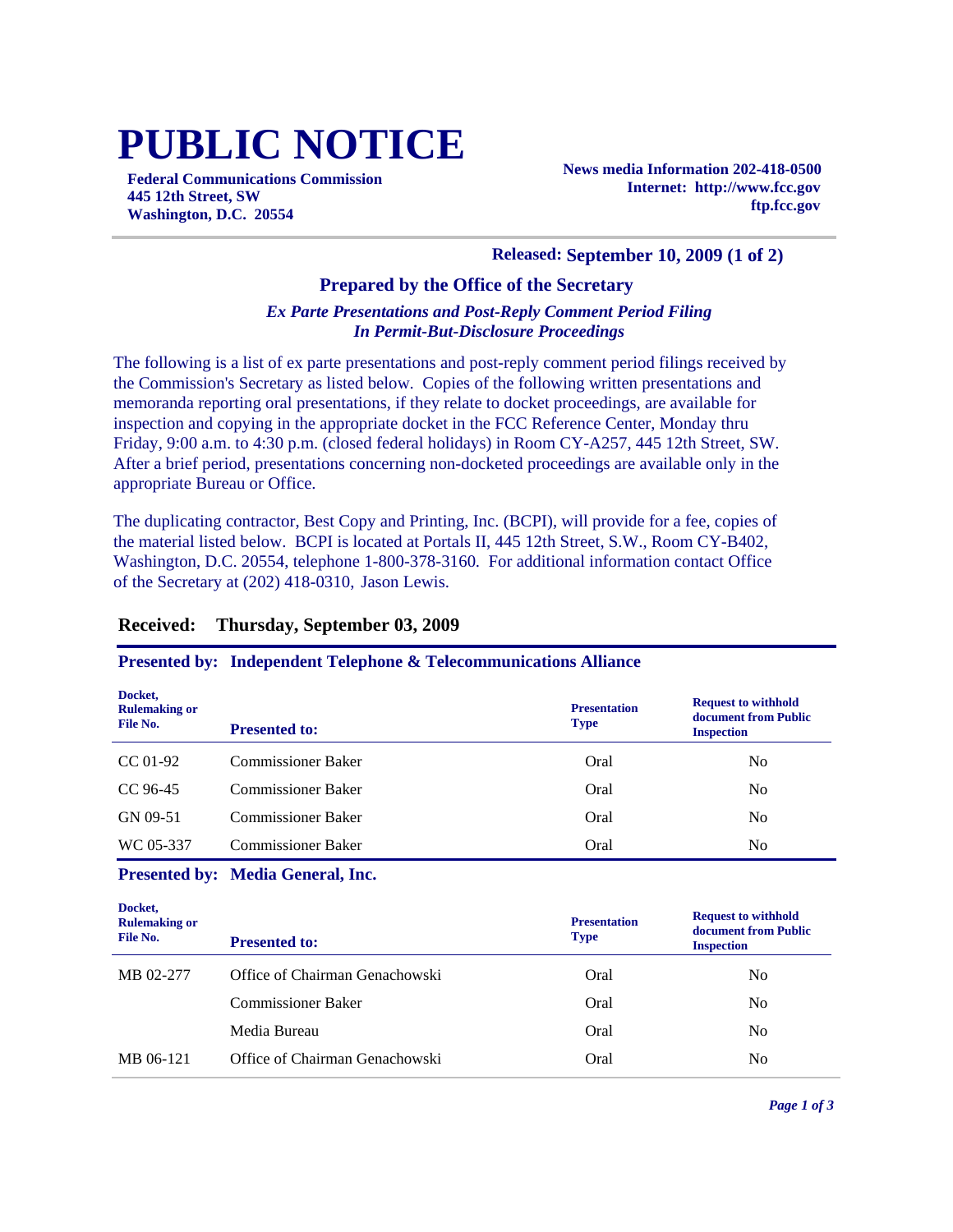| MB 06-121   | <b>Commissioner Baker</b>      | Oral | N <sub>o</sub> |
|-------------|--------------------------------|------|----------------|
|             | Media Bureau                   | Oral | No.            |
| $MM$ 00-244 | Office of Chairman Genachowski | Oral | No.            |
|             | <b>Commissioner Baker</b>      | Oral | No.            |
|             | Media Bureau                   | Oral | No.            |
| MM 01-235   | Office of Chairman Genachowski | Oral | No.            |
|             | <b>Commissioner Baker</b>      | Oral | No.            |
|             | Media Bureau                   | Oral | N <sub>o</sub> |
| MM 01-317   | Office of Chairman Genachowski | Oral | N <sub>0</sub> |
|             | <b>Commissioner Baker</b>      | Oral | No.            |
|             | Media Bureau                   | Oral | N <sub>0</sub> |

## **Presented by: Microsoft Corporation**

| Docket,<br><b>Rulemaking or</b><br>File No. | <b>Presented to:</b>                           | <b>Presentation</b><br><b>Type</b> | <b>Request to withhold</b><br>document from Public<br><b>Inspection</b> |
|---------------------------------------------|------------------------------------------------|------------------------------------|-------------------------------------------------------------------------|
| GN 09-137                                   | Office of Strategic Planning & Policy Analysis | Oral                               | No                                                                      |
| GN 09-47                                    | Office of Strategic Planning & Policy Analysis | Oral                               | No                                                                      |
| GN 09-51                                    | Office of Strategic Planning & Policy Analysis | Oral                               | No                                                                      |

## **Presented by: National Exchange Carrier Association**

| Docket,<br><b>Rulemaking or</b><br>File No. | <b>Presented to:</b>    | <b>Presentation</b><br><b>Type</b> | <b>Request to withhold</b><br>document from Public<br><b>Inspection</b> |
|---------------------------------------------|-------------------------|------------------------------------|-------------------------------------------------------------------------|
| $CC 01-92$                                  | Office of the Secretary | Written                            | No                                                                      |
| WC 04-36                                    | Office of the Secretary | Written                            | No                                                                      |

### **Presented by: Public Knowledge**

| Docket,<br><b>Rulemaking or</b><br>File No. | <b>Presented to:</b>                 | <b>Presentation</b><br><b>Type</b> | <b>Request to withhold</b><br>document from Public<br><b>Inspection</b> |
|---------------------------------------------|--------------------------------------|------------------------------------|-------------------------------------------------------------------------|
| ET 04-186                                   | Office of Engineering and Technology | Oral                               | No                                                                      |
| WT 08-166                                   | Office of Engineering and Technology | Oral                               | No                                                                      |
| WT 08-167                                   | Office of Engineering and Technology | Oral                               | No                                                                      |
|                                             |                                      |                                    |                                                                         |

## **Presented by: Sirius XM Satellite Radio, Inc.**

| <b>Presented to:</b>            | <b>Presentation</b><br><b>Type</b> | <b>Request to withhold</b><br>document from Public<br><b>Inspection</b> |
|---------------------------------|------------------------------------|-------------------------------------------------------------------------|
| Office of Commissioner McDowell | Oral                               | No                                                                      |
|                                 |                                    |                                                                         |